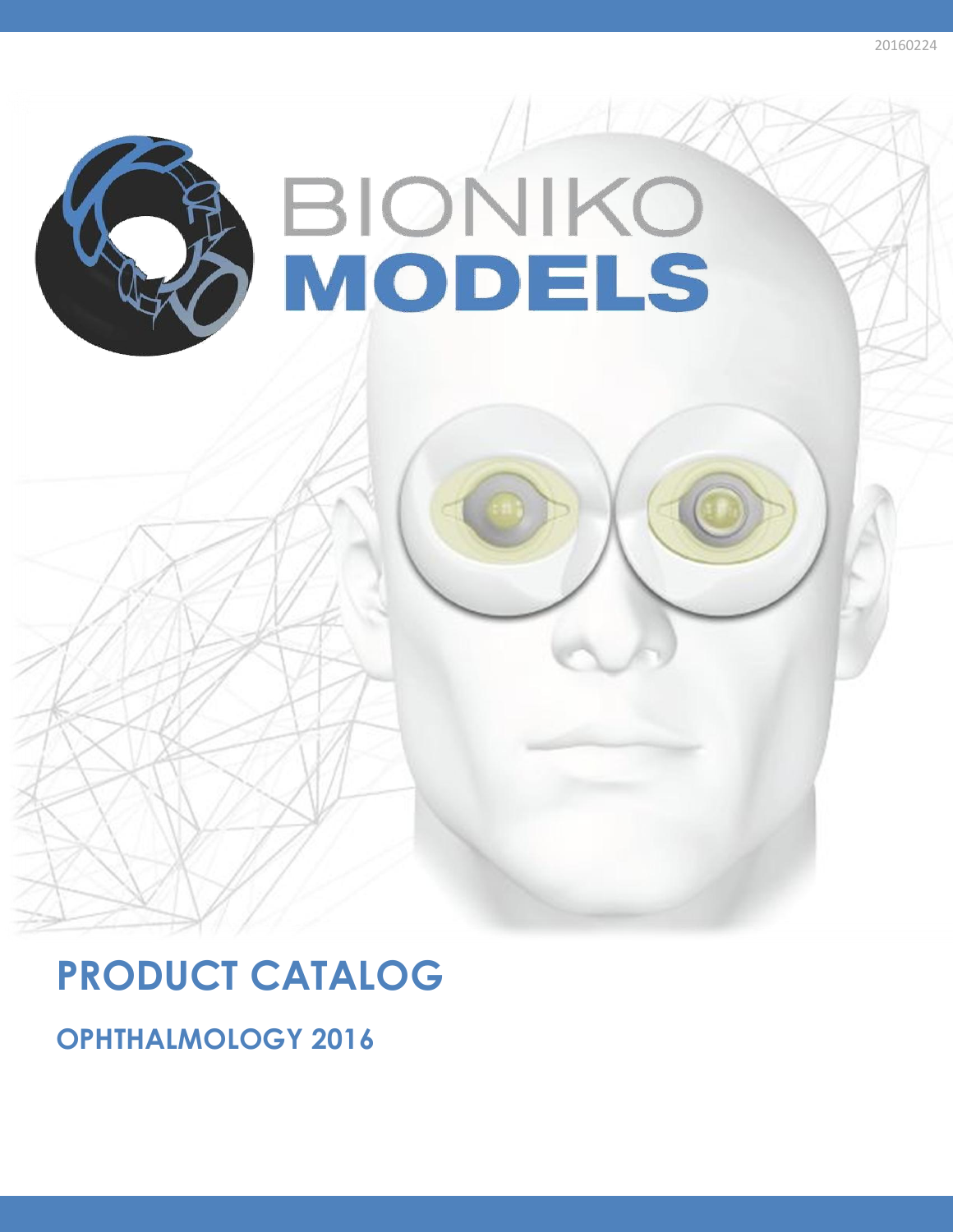## **TABLE OF CONTENTS**

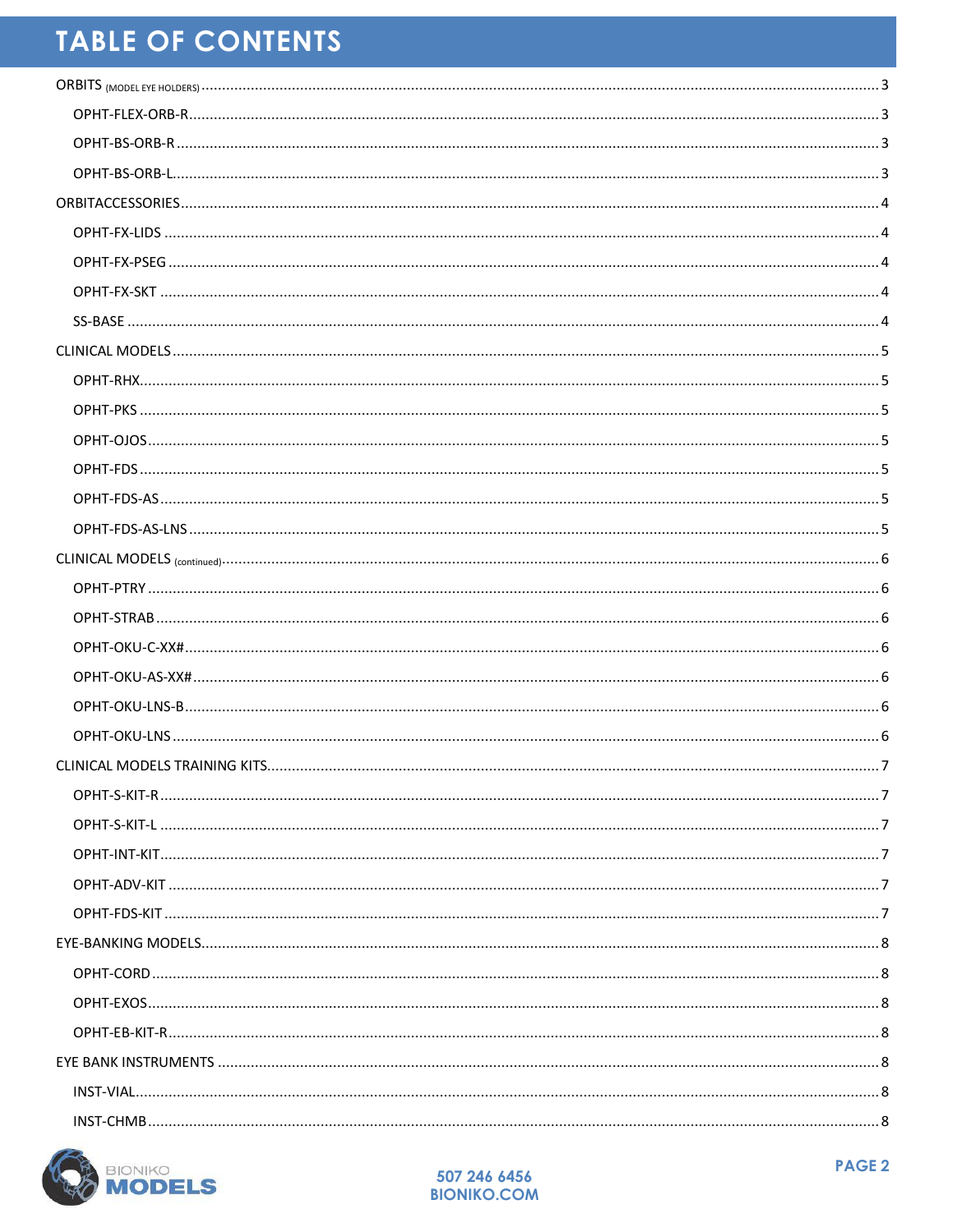## <span id="page-2-0"></span>**ORBITS (MODEL EYE HOLDERS)**

#### <span id="page-2-1"></span>OPHT-FLEX-ORB-R

#### **FLEX-ORBITTMMODULAR TRAINING PLATFORM - RIGHT**

Includes 1 socket adapter **(OPHT-FX-SKT)** (*Left model available as special order*)

<span id="page-2-2"></span>OPHT-BS-ORB-R

### **BASIC ORBIT RIGHT**

Right Orbit (for anterior segment models only)

<span id="page-2-3"></span>OPHT-BS-ORB-L

**BASIC ORBIT LEFT**

Left Orbit (for anterior segment models only)



**507 246 6456 BIONIKO.COM**









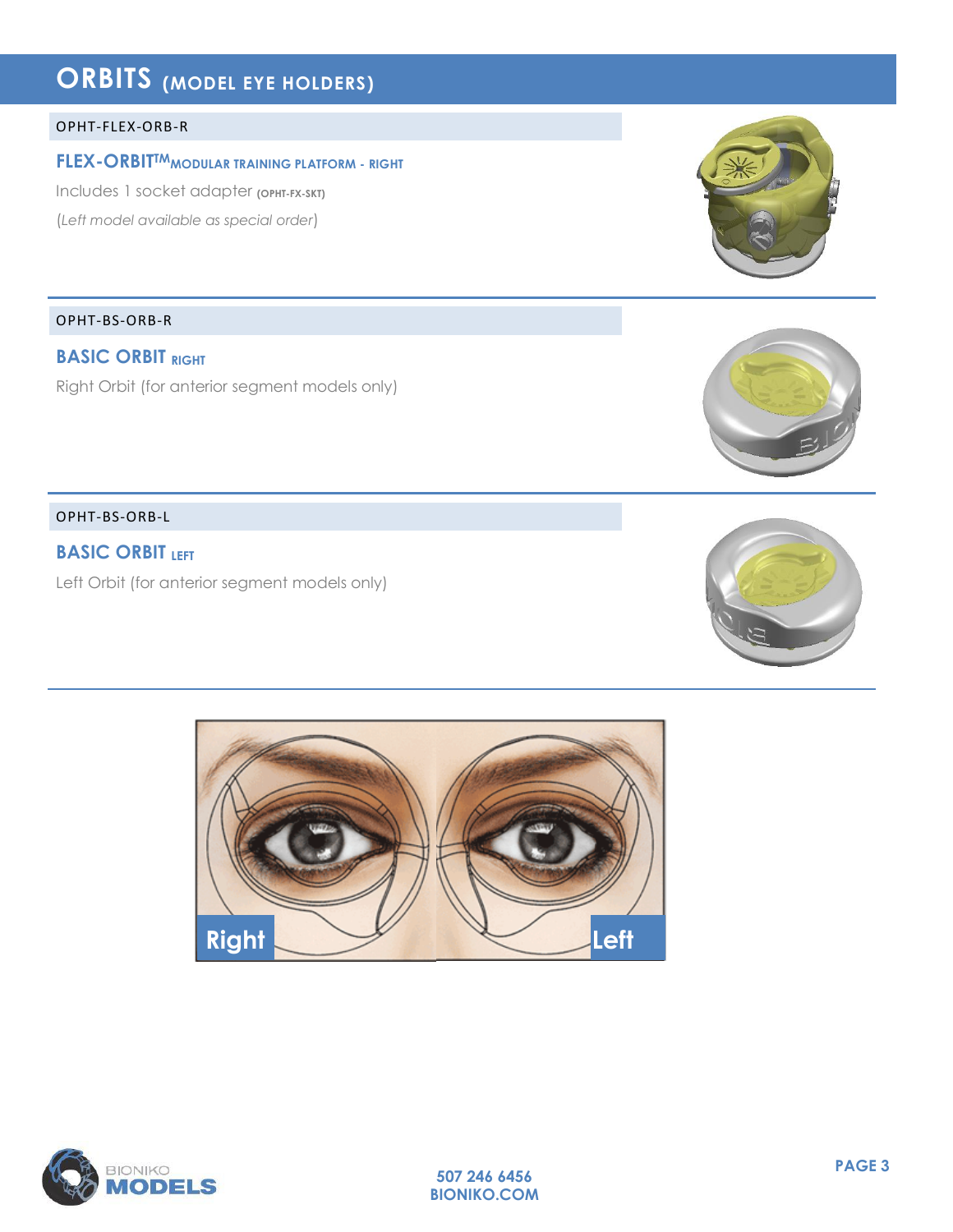## <span id="page-3-0"></span>**ORBITACCESSORIES**

#### <span id="page-3-1"></span>OPHT-FX-LIDS

#### **EYE LIDS (Pack of 4**)

Eye lid accessory for **FLEX-ORBIT**

<span id="page-3-2"></span>OPHT-FX-PSEG

**POSTERIOR SEGMENT (pack of 2**)

For use with **RHEXIS, KERATO, AND OKULO** models

<span id="page-3-3"></span>OPHT-FX-SKT

**SOCKET ADAPTER REPLACEMENT (per unit)**

For using **RHEXIS, KERATO, AND OKULO** with **FLEX-ORBIT**

#### <span id="page-3-4"></span>SS-BASE

**BASE WEIGHT (per unit)** 3 x 0.5in stainless steel base weight (1 lb) For use with **BASIC and FLEX-ORBIT** model eye holders

**1 BIONIKO PAGE 4** LS









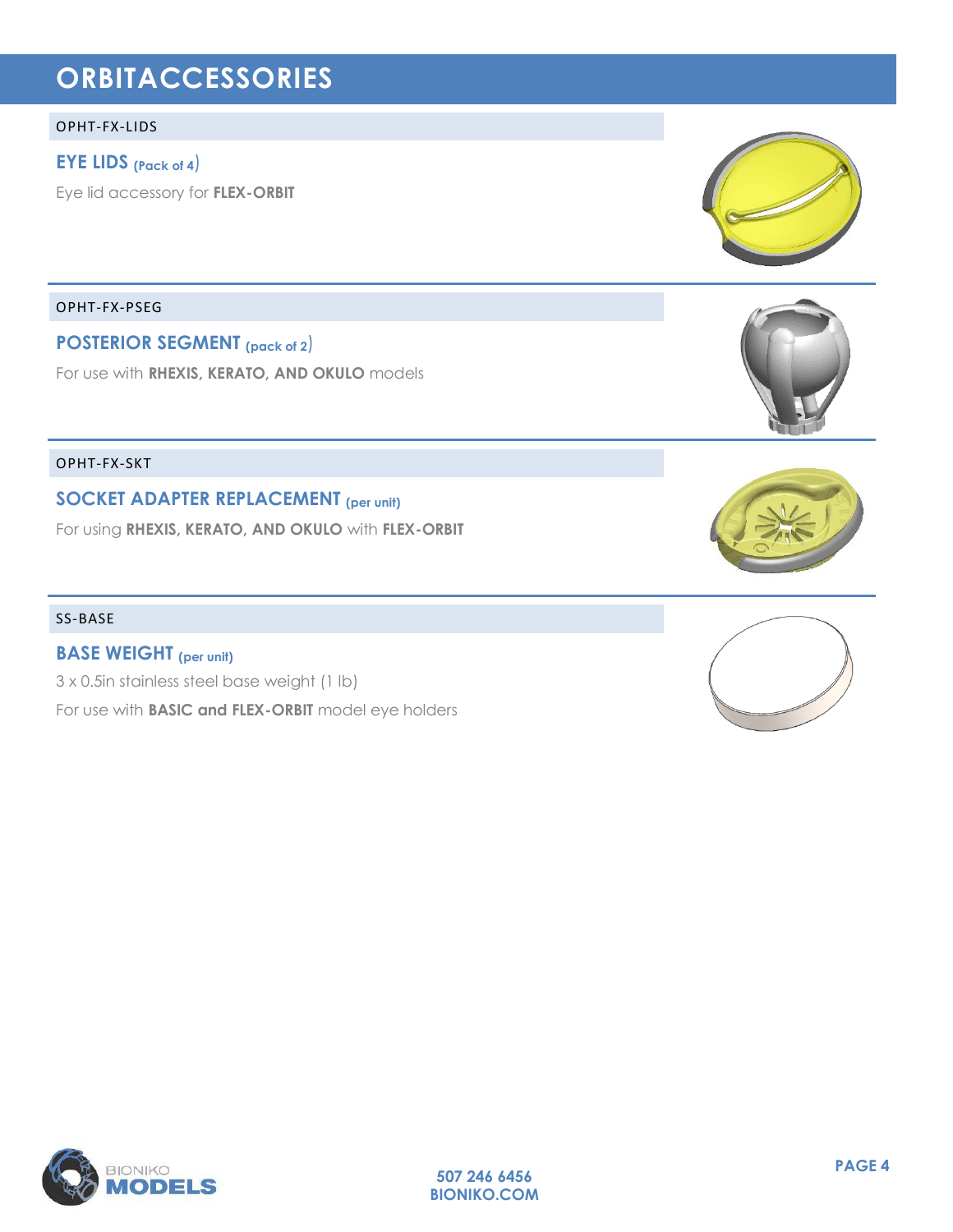## <span id="page-4-0"></span>**CLINICAL MODELS**

#### <span id="page-4-1"></span>OPHT-RHX

#### **RHEXIS (pack of 10)**

Instrument control task based on a capsulorhexis scenario

For use with **BASIC or FLEX-ORBIT** model eye holders

#### <span id="page-4-2"></span>OPHT-PKS

### **KERATO (pack of 5)**

Micro-suturing task based on a PKP scenario For use with **BASIC or FLEX-ORBIT** model eye holders

#### <span id="page-4-3"></span>OPHT-OJOS

### **OJOS (pack of 2)**

Extra-ocular surgery model with loose conjunctiva

For use with **FLEX-ORBIT**

#### <span id="page-4-4"></span>OPHT-FDS

#### **FUNDUS (per unit)**

Globe model with retinal image, detachable anterior segment with flexible pars plana and optical element

For use with **FLEX-ORBIT**

#### <span id="page-4-5"></span>OPHT-FDS-AS

## **FUNDUS ANTERIOR SEGMENT REPLACEMENT (pack of 4)**

For use with **FUNDUS** model

Does *not* include **FUNDUSOPTICAL LENS**

#### <span id="page-4-6"></span>OPHT-FDS-AS-LNS

## **FUNDUS OPTICAL LENS (per unit) FUNDUS OPTICAL LENS with ANTERIOR SEGMENT FUNDUS REPLACEMENT**

**507 246 6456 BIONIKO.COM**

For use with **FUNDUS** model















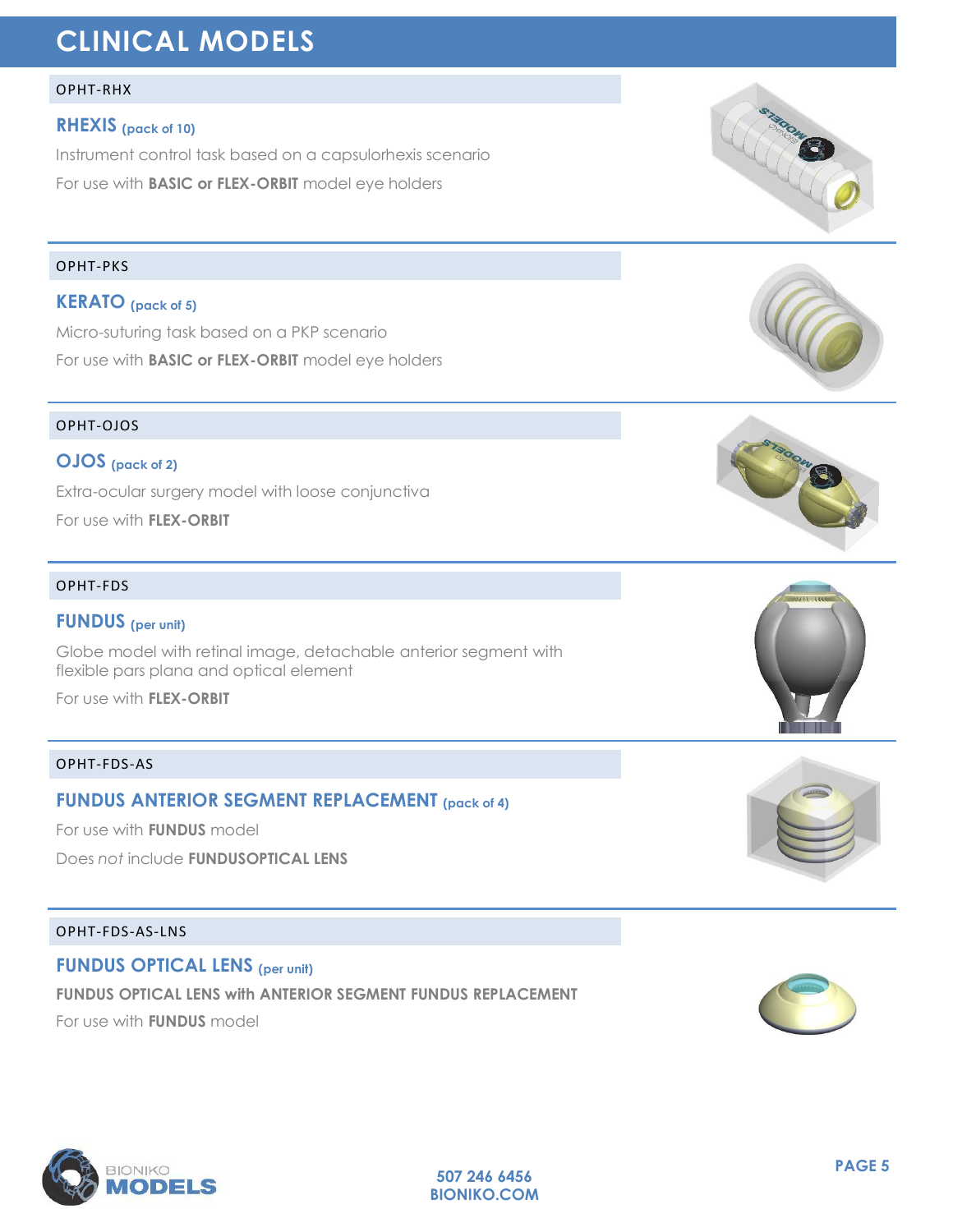## <span id="page-5-0"></span>**CLINICAL MODELS (CONTINUED)**

#### <span id="page-5-1"></span>OPHT-PTRY

#### **PTERYGIUM (pack of 4)**

Grafting task based on a bilateral pterygium scenario For use with **FLEX-ORBIT**

#### <span id="page-5-2"></span>OPHT-STRAB

**STRABISMUS (pack of 2)** Globe model with realistic rectus muscles For use with **FLEX-ORBIT** 

#### <span id="page-5-3"></span>OPHT-OKU-C-XX#

**OKULO COMPLETE (per unit) OKULO ANTERIOR SEGMENT** with **POSTERIOR SEGMENT** and **BASIC LENS** XX- Choose between **BL**:**Blue** or **BR**:**Brown** iris color (*customization available*) #- Choose between 5mm or 8mm pupil size (*customization available*) For use with **FLEX-ORBIT**

#### <span id="page-5-4"></span>OPHT-OKU-AS-XX#

#### **OKULO ANTERIOR SEGMENT (ONLY) (per unit)**

Anterior segment simulator XX- Choose between **BL**:**Blue** or **BR**:**Brown** iris color (*customization available*) #- Choose between 5mm or 8mm pupil size (*customization available*) For use with **BASIC or FLEX-ORBIT** model eye holders

#### <span id="page-5-5"></span>OPHT-OKU-LNS-B

#### **OKULO BASIC LENS (per unit)**

Dummy lens with no surgical functionality For use with **OKULO ANTERIOR SEGMENT**

#### <span id="page-5-6"></span>OPHT-OKU-LNS

## **OKULO LENS (pack of 10)** Lens with anterior capsule and removable cortex For use with **OKULO ANTERIOR SEGMENT**















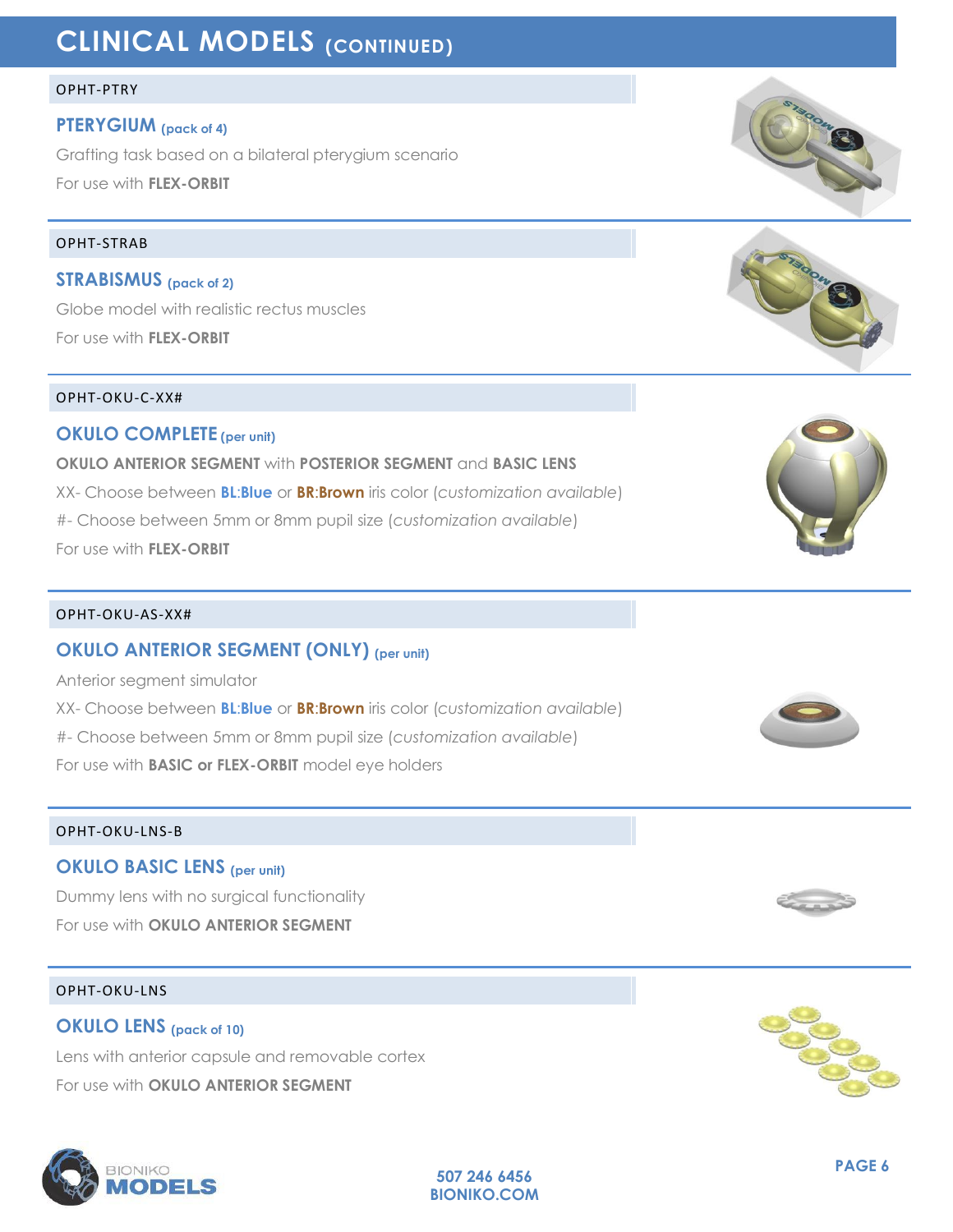## <span id="page-6-0"></span>**CLINICAL MODELS TRAINING KITS**

#### <span id="page-6-1"></span>OPHT-S-KIT-R

#### <span id="page-6-2"></span>OPHT-S-KIT-L

### **SOLO KIT (Right or Left BASIC ORBIT)**

- 1 BASIC-ORBIT(OPHT-BS-ORB-(R/L))
- 1 RHEXIS(OPHT-RHX),
- 1 KERATO(OPHT-PKS)

#### <span id="page-6-3"></span>OPHT-INT-KIT

#### **INTERMEDIATE KIT**

- 1 FLEX-ORBIT(OPHT-FLEX-ORB-(R))
- 2 RHEXIS(OPHT-RHX)
- 2 KERATO(OPHT-PKS)
- 1 OJOS (OPHT-OJOS)
- 1 PTERYGIUM(OPHT-PTRY)
- 1 STRABISMUS (OPHT-STRAB)

#### <span id="page-6-4"></span>OPHT-ADV-KIT

#### **ADVANCED KIT**

- 1 FLEX-ORBIT(OPHT-FLEX-ORB-(R))
- 1 RHEXIS(OPHT-RHX)
- 1 KERATO(OPHT-PKS)
- 1 OJOS (OPHT-OJOS)
- 1 PTERYGIUM(OPHT-PTRY)
- 1 STRABISMUS (OPHT-STRAB)
- 1 OKULO COMPLETE (8 mm) (OPHT-OKU-C-XX8)
- 1 OKULO ANTERIOR SEGMENT (5 mm) (OPHT-OKU-AS-XX5)
- 1 OKULO LENS (OPHT-OKU-LNS)

### <span id="page-6-5"></span>OPHT-FDS-KIT

#### **FUNDUS KIT**

- 1 FLEX-ORBIT(OPHT-FLEX-ORB-(R)
- 2 FUNDUS (OPHT-FDS)
- 2 FUNDUS ANTERIOR SEGMENT REPLACEMENT (OPHT-FDS-AS)